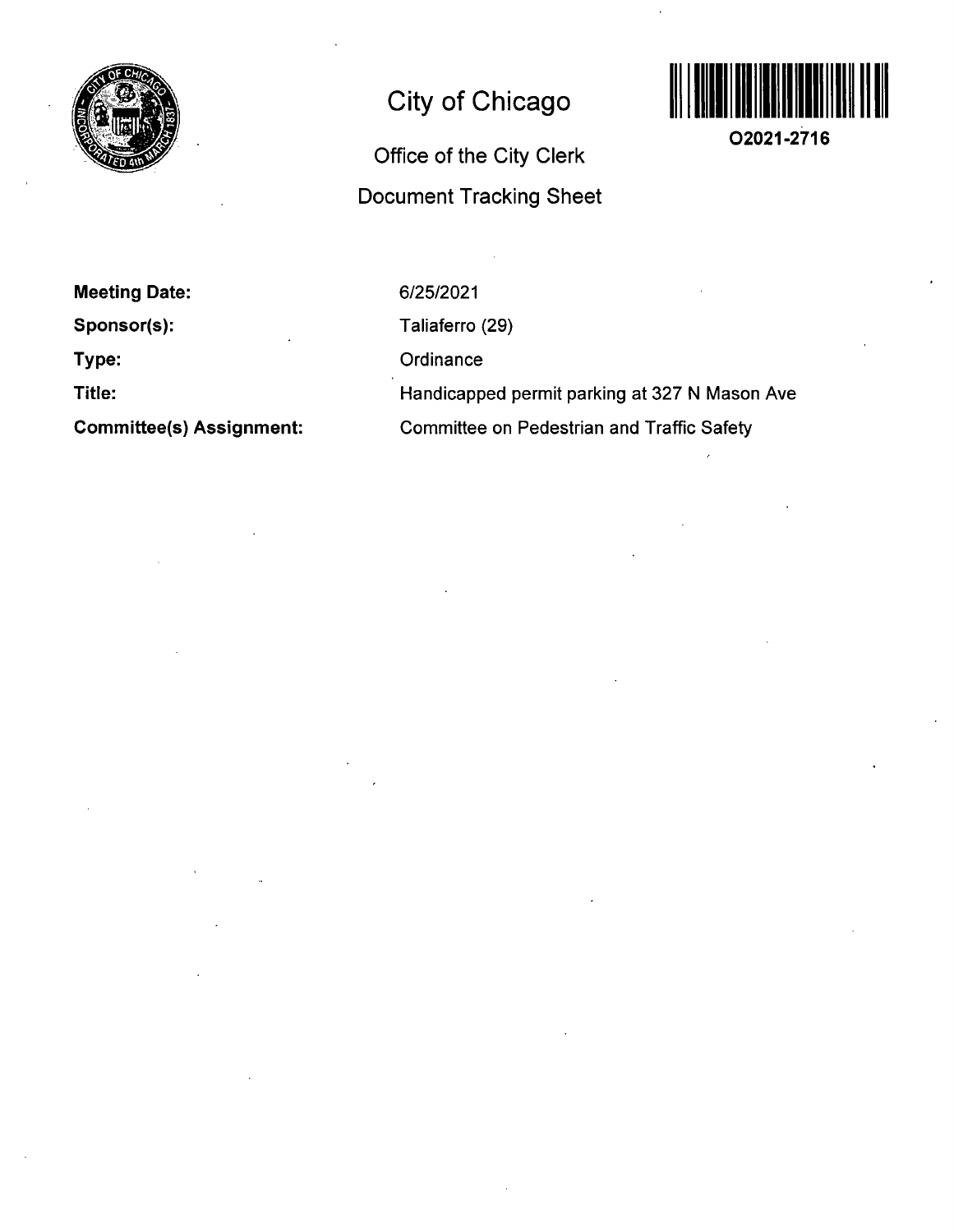#### **MEMORANDUM FOR TRAFFIC REGULATIONS**

#### **OVERRIDE**

**i** 

.<br>افراد میلیون می

### **PROHIBITION AGAINST PARKING (Except for the Handicapped):**

| Street, etc:                                     | <b>North Mason</b><br>$\sim$ 100 $\pm$ | (Permit No.                 |
|--------------------------------------------------|----------------------------------------|-----------------------------|
| Location, etc:                                   | 327<br>$\epsilon$<br>$\epsilon$        |                             |
| Distance or Extent:                              | $\sim$                                 | ÷.                          |
| Hours:<br>the cash of<br>With Smaph<br>an Afrika | At all times<br>1,772                  | <b>Contractor</b><br>$\sim$ |

**No exceptions**  Davs:

in An

ari<br>Tanzania de Santo

950

in Basil

*<sup>m</sup>***L /a** 

**CHRISTOPHER TALIARERRO Alderman, 29\*^ Ward** 

 $\tau \rightarrow \tau \omega$